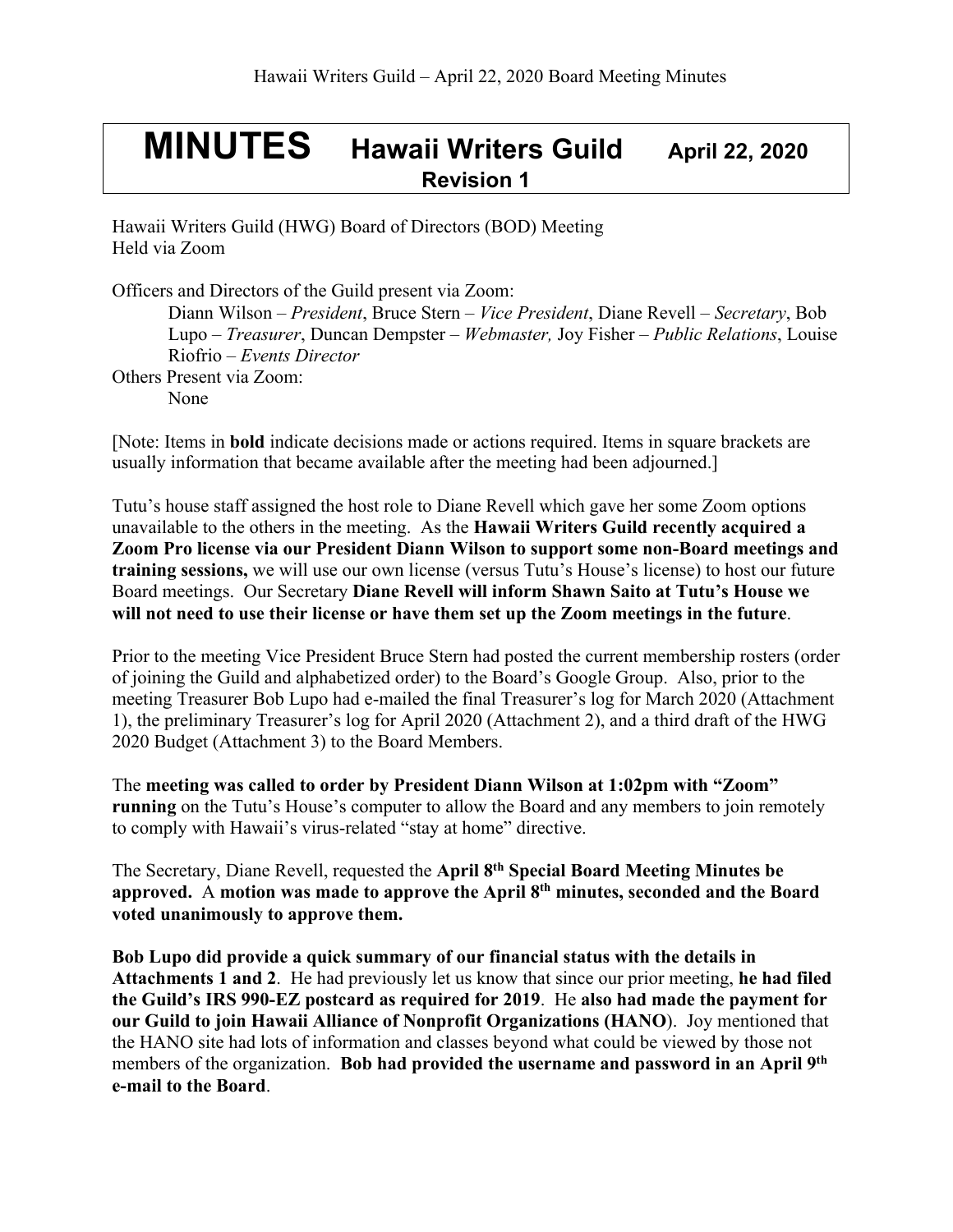**Next was discussion related to the proposed HWG 2020 budget, but also the need to avoid handling use of our income that could endanger our recently received 501(c)(3) qualified charity status**. The issue involves tax exempt versus non-exempt expenses and the ratio between the two that would be acceptable to retain IRS tax-exempt charity status. His concern had been heightened by one case where a motorcycle club lost their  $501(c)(3)$  status when they had a ratio of only 8% non-exempt that triggered their loss. For our discussion, Bob provided our prior years' expenses of income that fell into four main areas with the first three that might be primarily construed as individual benefits (non-exempt) versus community benefits: Annual Meeting and Dinner (29%), Popup Bookstores (14%), and Festivals (11%) added up to a total of 54% and the remainder of professional expenses being tax exempt ( 46%).

**In the past the Guild has covered all expenses for members and up to one guest per member to attend the annual dinner meeting.** This benefits just those who attend the annual meeting, so **we discussed various options for having most of the costs come from those who attend and considered means to reduce the total costs**.

.

Reduction of costs of the event centered mainly on food (Foodland and Lilikoi Café with switching to only Foodland items) or the nature changing from a dinner event to more of a reception with much less food. Also, the option of changing it to a potluck was suggested. **In the end we settled on staying with a dinner event, avoiding a potluck, and only minor changes to the foods ordered, if we thought the fee we would need to charge would be too high otherwise.**

**Bob provided some information using our past data** on dinner meeting costs from venue rental, food, tableware and other supplies **to figure it was about \$21/person members and guests**. **It was decided for budget planning we could use a cost to each attendee of \$20 and the Guild would cover any costs over that amount**.

**The second budget category that we discussed was the pop-up bookstores and tables at festivals** (like Cherry Blossom Festival, Merrie Monarch and Christmas in July). Bob provided the data from prior years and Louise our Events Director provided information on the costs with the **Waimea Farmers' Market table costs going up to \$40 from the prior \$30/table/day**. These **events provide a means to give information on our Guild to the public, but also for the authors who staff the tables to sell their books**. With on average 4 authors at each event, if each one contributed between \$5-\$10/event that would cover half to the full amount of the table cost. Louise thought most of the authors did not make much profit on their book sales, more like they would break even. A less expensive once per month option for a pop-up bookstore is the Parker Ranch Shops Saturday Arts & Crafts Fair at \$25/event. Festival tables usually cost more like  $$50 - $100$  or more, but some allow  $501(c)(3)$  charities a table for free like for the Merrie Monarch Festival (though it was cancelled due to virus restrictions). To divide those more expensive festival costs among the members who staff the tables might be too much per individual to make it worthwhile.

For now **we decided to wait to see what will be open to us once the virus restrictions are removed, but likely charge members who staff the pop-up bookstores part of the table fees, and determine which festivals provide the best return on the table fees relative to through**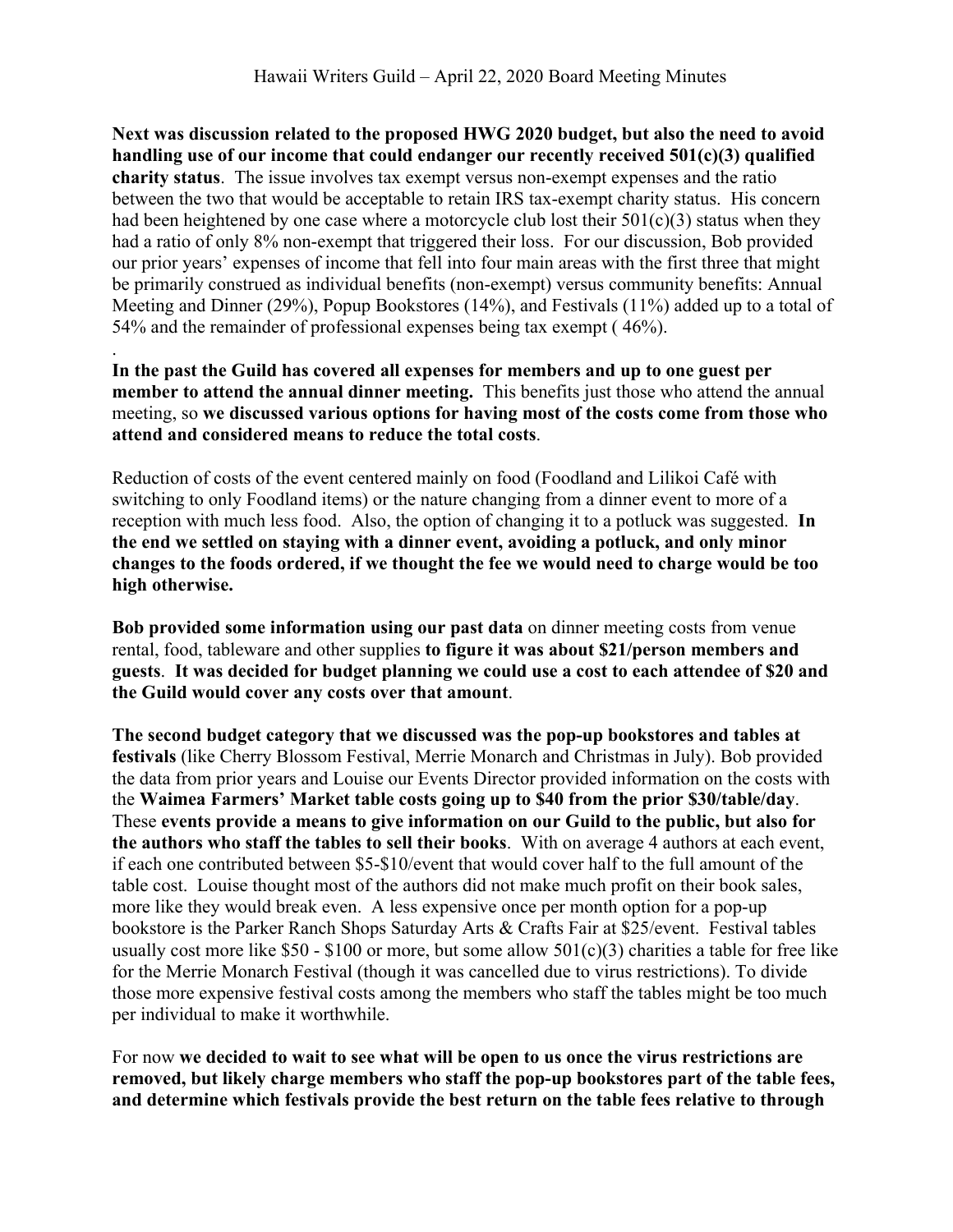**traffic for Guild publicity and member book sales with the Guild picking up more of the costs**. Related to these **events, they usually require liability insurance and our current policy would need to be renewed in May. Bob had donated the cost of that last year and said he would do so again this year**, so it is not a component of the cost that would be passed to the members.

The third category of professional expenses was not considered to be controversial and they were clearly tax-exempt expenses, so we did not spend time discussing those. [After the meeting, Bob Lupo provided an **updated (4th draft) version of our 2020 budget that tried to account for our discussions including anticipated reduction of event participation due to COVID-19**. This is provided **as Attachment 4**.]

Committee Reports:

**Our Webmaster, Duncan Dempster,** mentioned that several of the new members have yet to provide their information for the website's Our Authors page. Next **he provided status on our registration with Amazon's Smile program as a 501(c)(3) charity that Amazon users can select us as their charity in the program so ½ of 1% of the person's order costs would be given annually to the selected charity**. **Duncan will be mailing a message to the Guild members with this information** in a week or two. Joy pointed out that per **the website page view data Duncan had mentioned to her, our count went up significantly the week of April 6th when the announcement of our** *Latitudes* **literary review was available** on the website. A recent notice about *Latitudes* in a local newspaper this week might bounce the count up again.

Diann W. asked Duncan if he had seen a **student member application** come in recently as she had agreed to sponsor a student who expressed interest. He had not, so **Diann was going to follow-up with that person**.

**The Public Relations Director, Joy Fisher**, said our future events are currently on hold due to the COVID-19 restrictions. **Diann Wilson suggested** that with our own Zoom license now, **we might be able to host events via Zoom especially if the stay at home restrictions persist**. **Diann Wilson said she will act as the coordinator to ensure only one Zoom meeting is scheduled at a time**.

**Related to the ad for a newsletter editor, Joy had received a document template and example of a newsletter done by Guild member Nancy Baenziger for her homeowners' association that Nancy thought might be a useful example**. Joy had passed this along to the rest of the Board**. Some ideas of the type of information we might put in a newsletter were discussed including member profiles** perhaps by member location. **Potentially with a guest editor per location that could help introduce members** in a way to find more commonality. Since our ad for an editor had not resulted in a volunteer so far, **it was suggested the Board members may want to provide Joy with some ideas of who among our members we thought might be good candidates**.

**Joy also provided some information on the future of the** *Latitudes* **on-line literary review** based on **feedback from Laura Burkhart.** Laura raised three points: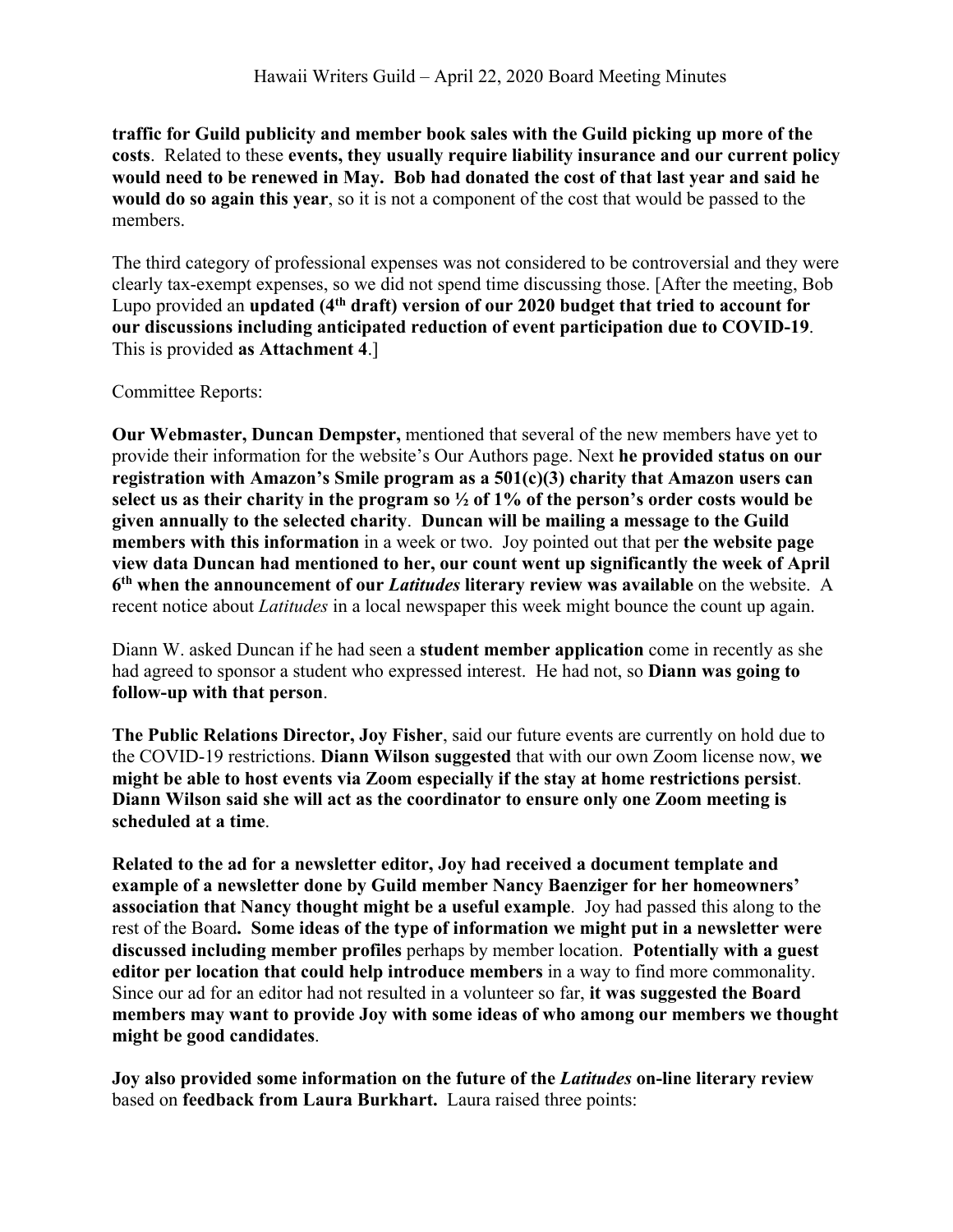- 1. Two issues a year (spring and fall) would be good,
- 2. Now that the format and process had been established, submission window could be 2 months versus 3, and
- 3. A larger number of submissions could be accepted for publication

**The Board agreed Laura should proceed along those lines for future** *Latitudes* **issues** and Joy could relay that to her.

Joy suggest to **Bob Lupo he could help contact our student member Braden Savage for participation in future** *Latitudes* **meetings as he may have information to share with us with his experience at UH Hilo as student editor of their art and literature review**. Bob said he would be willing to do that.

**Louise Riofrio, Events Director,** had covered her area during our prior budget discussion and did not have any more to add.

**Eila, Director for North Kohala**, was unable to attend, but had sent out information to the Board earlier. **She is facilitating for members who are interested a Zoom class on April 25th, 3pm-4pm on** *How to Facilitate a Writers Group*. She also **started a Zoom writers support group twice a month on Saturdays. In May (2nd and 16th) and June (6th and 20th) she found two members willing to facilitate the meetings by alternating: Braden Savage and Tamara Hynd**. [Eila sent a related e-mail notice to the membership on April 25<sup>th</sup>.]

**Bryan Furer, Director for Volcano**, was not able to attend the meeting. The **Volcano Writers Group's plan for a public reading at Ira Ono's Volcano Garden Arts to highlight works from their book** *Out of Our Minds: Voices from the Mist* **had been cancelled** but they plan to schedule it when virus restriction have been loosened to allow that. Joy said Bryan told her they now have hardcopies of their book available to offer for sale when they do hold their event.

**Bruce Stern, Vice President**, provided a summary of the **membership status with 65 active paid members and two late** on payments. [After the meeting, **one late on payment has since paid with the other person reporting having been ill but planning to pay shortly which will bring us 67 active paid members**.]

**Our President, Diann W.** said she **plans to send a message to the members to request those interested in having a writing buddy or mentor to let her know**. She and Duncan will coordinate, so not too many messages are sent to the full membership close together. **Duncan agreed to send his message about Amazon Smile a week after Diann sends her buddy/mentor question** to the membership.

The **next regular Board meeting date** is set for **Wednesday, May 27th** at **1:00pm -2:45pm via the Guild's own Zoom account**. [**Hawaii's COVID-19 virus related "stay at home" restrictions were extended through the end of May** with some minor changes as of April 25<sup>th</sup>.]

**For those who cannot come to Waimea on the Big Island in the future to attend the board meetings, we do have Zoom active to allow remote attendance via a computer and internet**.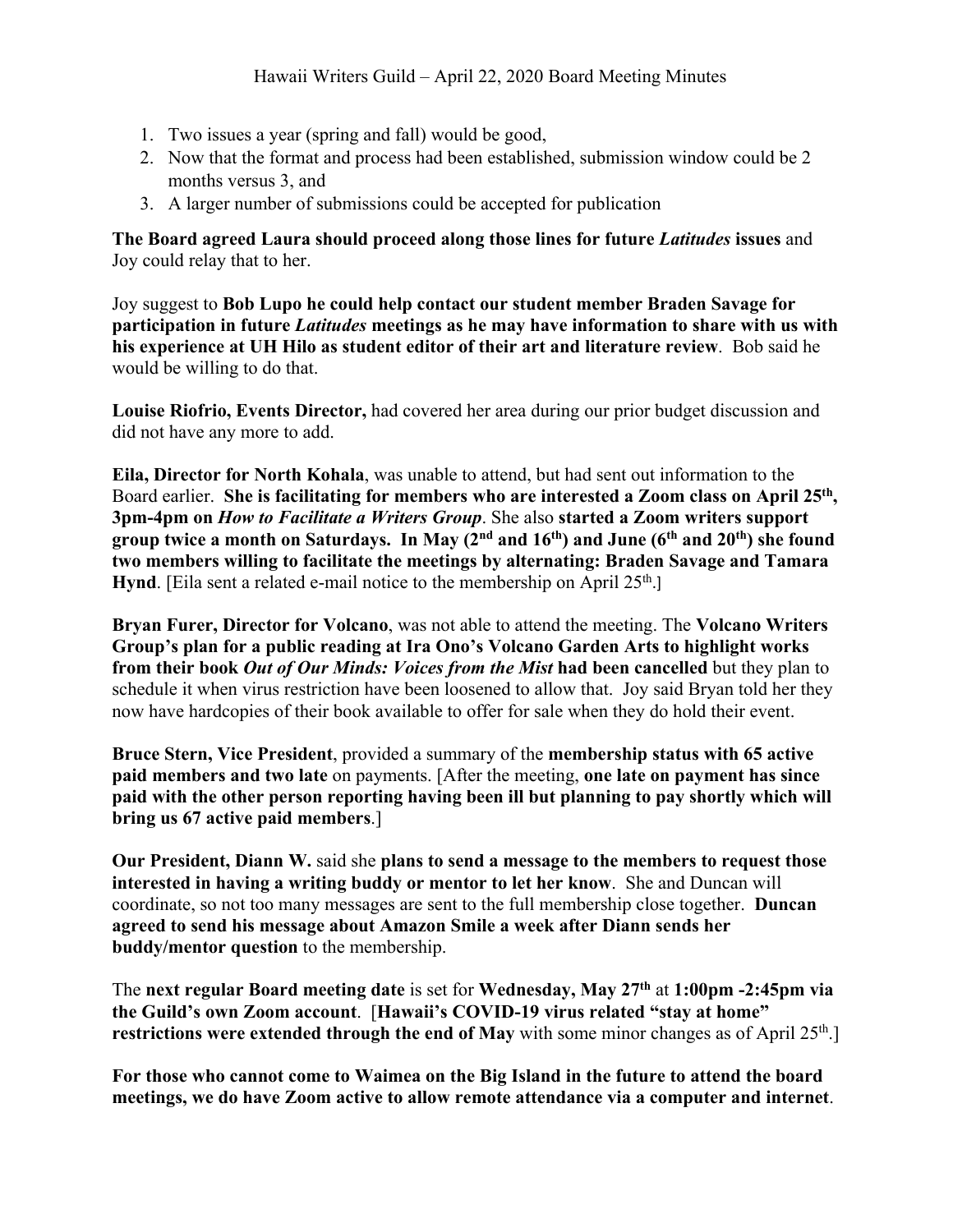Each meeting agenda includes the specific meeting information for joining via Zoom and tutorials can be found on-line.

The meeting was adjourned at 2:10pm.

Respectfully submitted, Diane Revell, Secretary

## Announcements:

- The **next regular Board meeting time and place: Wednesday, May 27th at 1:00pm – 2:45pm** usually at Tutu's House at 64-1032 Mamalahoa Hwy # 305, Waimea, HI 96743, but **via all Zoom through May**. Attendance via internet or phone via Zoom will be offered and if still under "stay at home" restrictions will be the method used.
- **Requests for items to be added to the agenda for the next regular Board meeting** should be **sent to the President Diann Wilson and Secretary Diane Revell at their email addresses** (island.diann@gmail.com and diane.b.revell@gmail.com) 10-days prior to the next meeting, so **by May 17th**. The **agenda will be e-mailed May 22nd** five days prior to the meeting.
- Parking Lot:
	- **a. Consider Guild participation in Sept. 24-27, 2020 HawaiiCon** at the Sheraton Kona Resort & Spa **Who:** Board **Due:** February 5, 2020 (put on agenda)]

Attachment 1: Hawaii Writers Guild Final Treasurers Log for March 2020

Attachment 2: Hawaii Writers Guild Preliminary Treasurers Log for April 2020

Attachment 3: Hawaii Writers Guild 2020 Budget (3rd Draft)

Attachment 4: Hawaii Writers Guild 2020 Budget (4<sup>th</sup> Draft)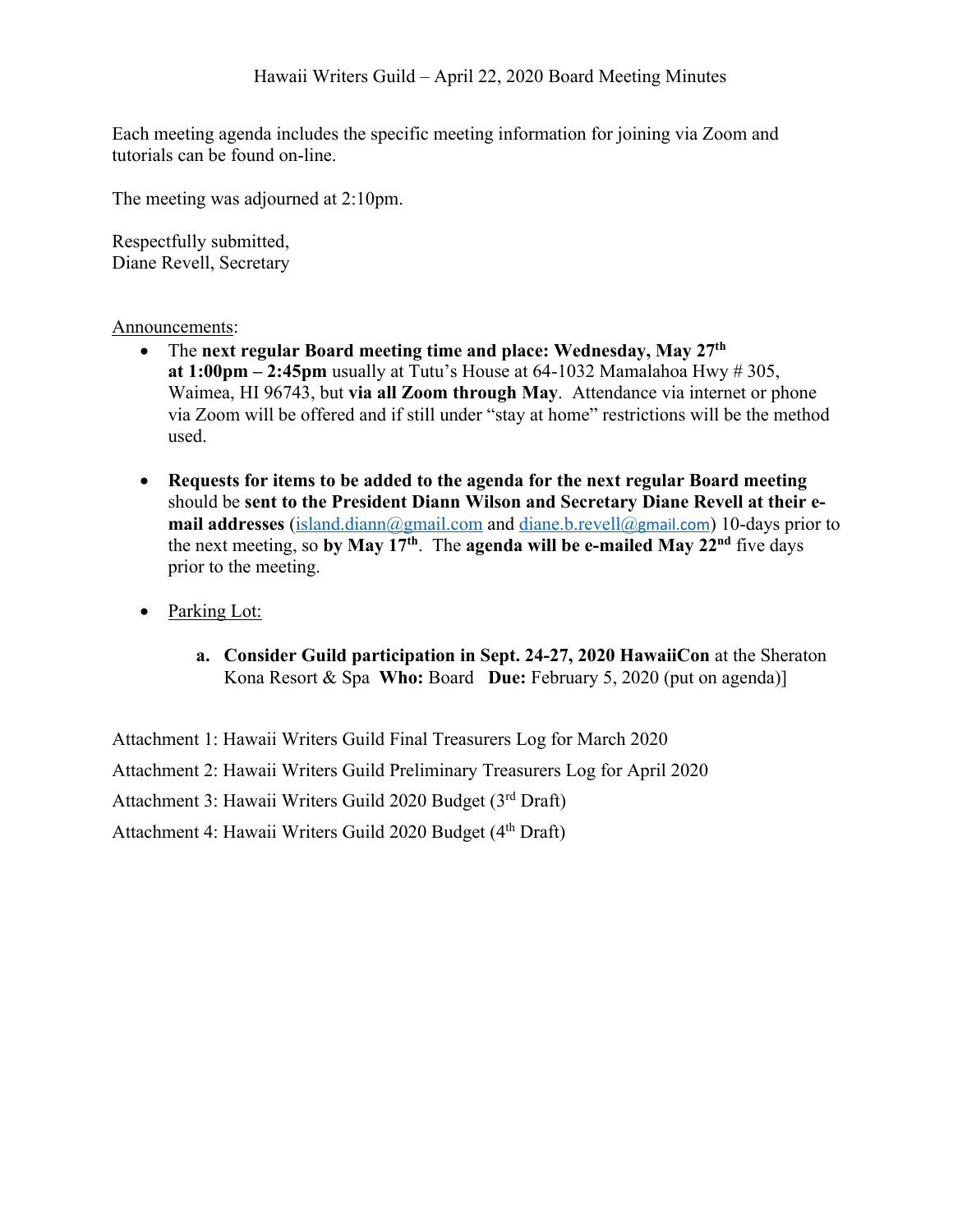| Hawaii Writers Guild Treasurers Log for March 2020 |                                                     |  |  |  |            |  |  |
|----------------------------------------------------|-----------------------------------------------------|--|--|--|------------|--|--|
|                                                    |                                                     |  |  |  |            |  |  |
|                                                    | American Savings Bank as of February 28, 2020       |  |  |  | \$1,716.37 |  |  |
|                                                    |                                                     |  |  |  |            |  |  |
|                                                    | <b>March Inflows</b>                                |  |  |  |            |  |  |
|                                                    |                                                     |  |  |  | 40.00      |  |  |
|                                                    | Jada Rufo, membership renewal, 3/5/2020 (PayPal)    |  |  |  |            |  |  |
| Eila Algood, membership renewal, 3/5/2020(PayPal)  | 40.00<br>250.00                                     |  |  |  |            |  |  |
|                                                    | Eila Algood, donation, 3/5/2020(PayPal)             |  |  |  |            |  |  |
| Tamara Hynd, membership renewal, 3/11/2020         | 40.00                                               |  |  |  |            |  |  |
| Sabrina Ito, membership renewal, 3/11/2020         | 40.00                                               |  |  |  |            |  |  |
| Laura Burkhart donation, 3/11/2020                 | 50.00                                               |  |  |  |            |  |  |
|                                                    | Don Kennedy, new member dues                        |  |  |  | 40.00      |  |  |
|                                                    | <b>Total March Inflows</b>                          |  |  |  |            |  |  |
|                                                    |                                                     |  |  |  |            |  |  |
|                                                    | <b>March Outflows</b>                               |  |  |  |            |  |  |
|                                                    | PayPal fee (Eila Algood's donation), debited 3/5/20 |  |  |  |            |  |  |
| New ASB Checks Ordered, debited 3/10/2020          | $-28.50$                                            |  |  |  |            |  |  |
| <b>ASB Monthly Service Fee</b>                     | $-5.00$                                             |  |  |  |            |  |  |
|                                                    | $-41.05$                                            |  |  |  |            |  |  |
|                                                    |                                                     |  |  |  |            |  |  |
| Total ASB Operating Balance as of 3/24/20          | 2175.32                                             |  |  |  |            |  |  |
|                                                    | $-600.00$                                           |  |  |  |            |  |  |
| ASB Net Operating Balance as of 3/24/20            | 1575.32                                             |  |  |  |            |  |  |
|                                                    |                                                     |  |  |  |            |  |  |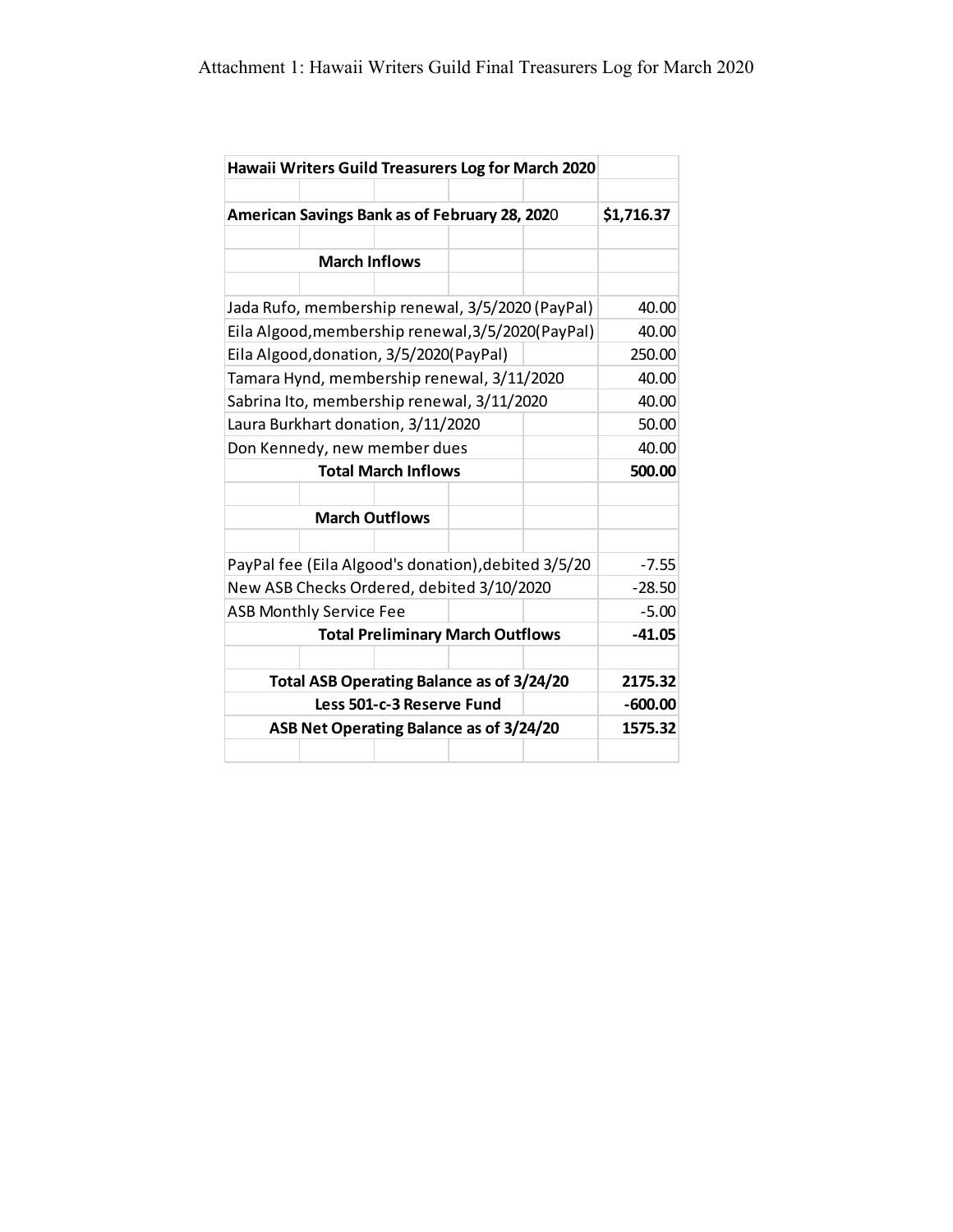| Hawaii Writers Guild Preliminary Treasurers Log for April 2020 |                                     |                              |  |            |  |  |
|----------------------------------------------------------------|-------------------------------------|------------------------------|--|------------|--|--|
| American Savings Bank Balance as of March 31, 2020             |                                     |                              |  | \$2,175.32 |  |  |
|                                                                |                                     |                              |  |            |  |  |
|                                                                |                                     | <b>April Inflows To Date</b> |  |            |  |  |
|                                                                |                                     |                              |  |            |  |  |
| James Gibbons, membership renewal, 4/4//20                     |                                     |                              |  | 40.00      |  |  |
| Amy Elizabeth Gordon, membership renewal, 4/4/20               | 40.00                               |                              |  |            |  |  |
| Cheryl Ann Farrell, membership renewal, 4/4/20                 | 40.00                               |                              |  |            |  |  |
| Virginia Fortner, membership renewal, 4/4/20                   | 40.00                               |                              |  |            |  |  |
| John L. Hart, membership renewal, 4/6/20                       | 40.00                               |                              |  |            |  |  |
| T.J. Michaels, membership renewal, PayPal, 4/13/20             | 40.00                               |                              |  |            |  |  |
| Bruce Stern, membership renewal, PayPal, 4/22/20               |                                     |                              |  | 40.00      |  |  |
| <b>Total April Inflows To Date</b>                             | 280.00                              |                              |  |            |  |  |
|                                                                |                                     |                              |  |            |  |  |
| <b>Total April Outflows To Date</b>                            | 0.00                                |                              |  |            |  |  |
|                                                                |                                     |                              |  |            |  |  |
| Total ASB Operating Balance as of 4/22/20                      | 2455.32                             |                              |  |            |  |  |
| Less 501-c-3 Reserve Fund                                      | $-600.00$                           |                              |  |            |  |  |
|                                                                | ASB Operating Balance as of 4/22/20 |                              |  |            |  |  |
|                                                                |                                     |                              |  |            |  |  |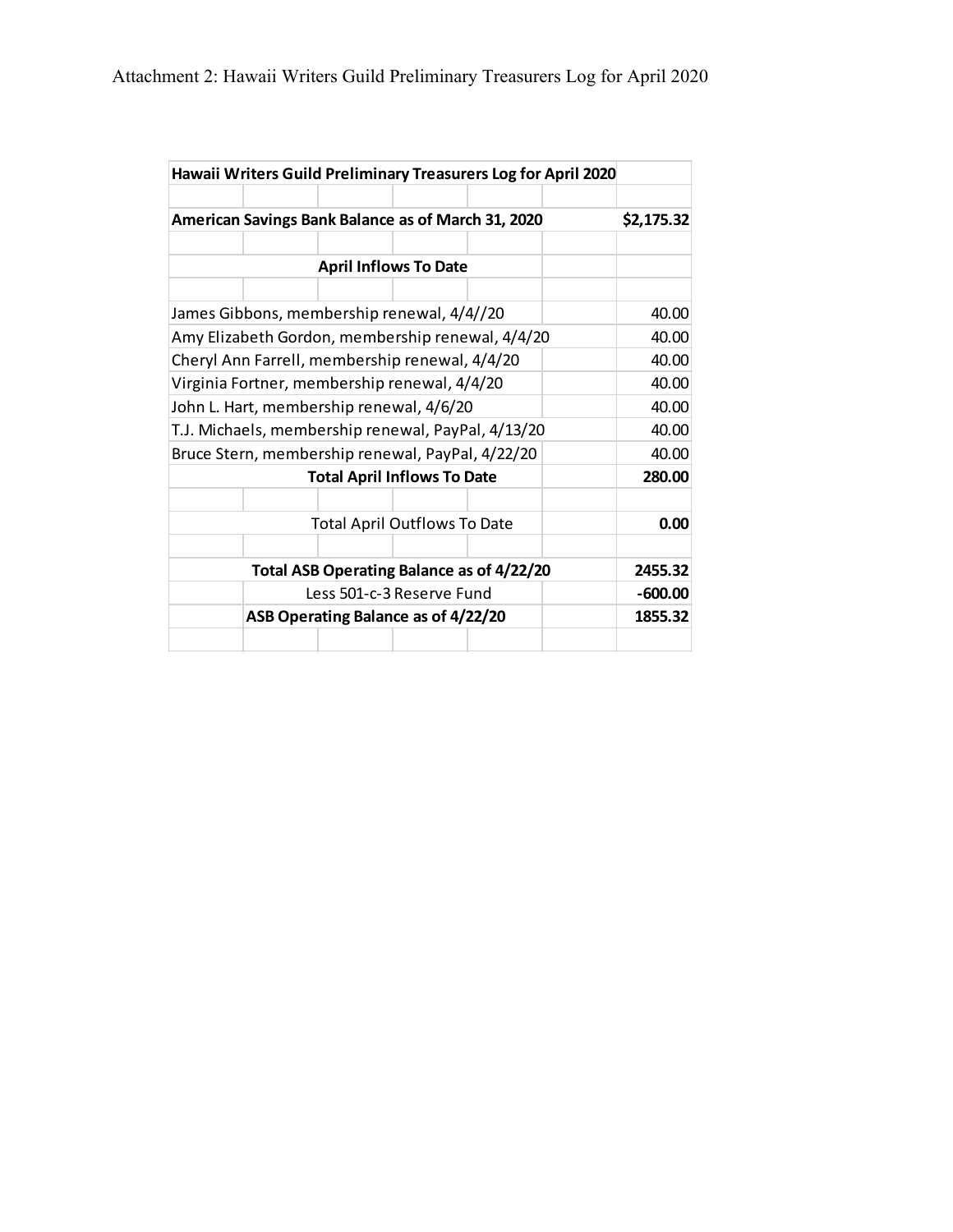| Hawaii Writers Guild Budget (4th DRAFT)--2017 Actual to 2019, 2020 Estimated:                                           |                                                             |          |            |                         |                         |                                                 | ********* |
|-------------------------------------------------------------------------------------------------------------------------|-------------------------------------------------------------|----------|------------|-------------------------|-------------------------|-------------------------------------------------|-----------|
|                                                                                                                         | Revenues - Expenses = Retained Earnings Surplus / (DEFICIT) |          |            |                         |                         |                                                 | Pro Forma |
|                                                                                                                         |                                                             |          |            |                         |                         |                                                 | COVID-19  |
|                                                                                                                         |                                                             |          | 2017A      | 2018 A                  | 2019 A                  | 2020Est'd                                       | 2020 E    |
| Revenues:                                                                                                               |                                                             |          |            |                         |                         |                                                 |           |
| Retained Earnings Balance as of January 1                                                                               |                                                             |          |            | \$958.43                | \$2,737.35              | $$2,392.63$ $$2,392.63$                         |           |
| Dues--Existing Members (43, '17; 51, '18, 60, '19, 70e, '20)                                                            |                                                             |          | \$1,710.00 | $$2,040.00$ $$2,414.76$ |                         | 2,800.00                                        | 2,800.00  |
| <b>Cash Donations</b>                                                                                                   |                                                             |          |            | \$2,320.00              | \$709.98                | 500.00                                          | 500.00    |
| T-Shirt Revenues + C Card Expense Donations                                                                             |                                                             |          |            | \$470.80                | 449.22                  | 449.22                                          |           |
| <b>Total Operating Revenues</b>                                                                                         |                                                             |          | \$1,710.00 |                         | $$4,360.00$ $$3,595.54$ | \$3,749.22                                      | 3,749.22  |
| <b>Less Operating Expenses:</b>                                                                                         |                                                             |          |            |                         |                         |                                                 |           |
| ASB Setup Deposit + Monthly Account Fee                                                                                 |                                                             |          |            |                         | 157.85                  | 60.00                                           | 60.00     |
| 501-c-3 Legal Expenses/Misc. Legal, Hano Membership                                                                     |                                                             |          |            | 600.00                  | 1,300.00                | 500.00                                          | 500.00    |
| Anna Ranch-- Dinner Rental                                                                                              |                                                             |          | \$156.24   | \$208.33                | \$250.66                | 275.00                                          | \$275.00  |
| <b>Dinner Supplies</b>                                                                                                  |                                                             |          |            | \$560.00                | \$774.87                | 801.26                                          | 150.00    |
| Pop-Up Events                                                                                                           |                                                             |          |            | \$0.00                  | \$511.81                | 480.00                                          | 240.00    |
| Thelma Parker Library Rental                                                                                            |                                                             |          |            | \$275.00                | \$0.00                  | 0.00                                            | 0.00      |
| Room Workshop Rentals/BOD Meetings                                                                                      |                                                             |          |            | \$50.00                 | \$100.00                | 150.00                                          | 50.00     |
| Speaker/Microphone Rental/TV Setup                                                                                      |                                                             |          |            | \$0.00                  | \$100.00                | 40.00                                           | 0.00      |
| Kamehameha Christmas / July Festival                                                                                    |                                                             |          |            | \$0.00                  | \$110.00                | 110.00                                          | 0.00      |
| Kamehameha Christmas / November Festival(JoAnn Williams)                                                                |                                                             |          |            | \$225.00                | \$200.00                | 200.00                                          | 200.00    |
| Cherry Blossom Festival                                                                                                 |                                                             |          |            | \$0.00                  | \$90.00                 | 100.00                                          | 100.00    |
| Vinyl Banner/T-Shirts/Trifold                                                                                           |                                                             |          |            | \$490.80                | \$49.22                 | 40.00                                           | 40.00     |
| Website Hosting/Net Setup Fees, Zoom Link                                                                               |                                                             |          | \$351.89   | \$0.00                  | \$0.00                  | 249.22                                          | 249.22    |
| Domain Email Accounts (2 in '18, 4 in '19)                                                                              |                                                             |          |            | \$0.00                  | \$0.00                  | 100.00                                          | 100.00    |
| Posters (6 in '18, 8 in '19))                                                                                           |                                                             |          |            | \$89.95                 | \$65.00                 | 40.00                                           | 40.00     |
| New Business Cards/Expense Reimbursements/Supplies/P.O.Box                                                              |                                                             | \$243.44 | \$82.00    | \$230.85                | 400.00                  | 400.00                                          |           |
| <b>Total Operating Expenses</b>                                                                                         |                                                             |          | \$751.57   | \$2,581.08              | \$3,940.26              | \$3,545.48                                      | 2404.22   |
| <b>Total Operating Income</b>                                                                                           |                                                             |          | \$958.43   | \$1,778.92              | (5344.72)               | $5$ 203.74                                      | 1,345.00  |
| <b>Estimated Retained Earnings</b>                                                                                      |                                                             |          | \$958.43   |                         |                         | $$2,737.35$ $$2,392.63$ $$2,596.37$ $$3,737.63$ |           |
|                                                                                                                         |                                                             |          |            |                         |                         |                                                 |           |
| Notes:                                                                                                                  |                                                             |          |            |                         |                         |                                                 |           |
| Our current bank balance (Retained Earmings) as of 4/24/2020 is \$2,415.32. Modest change may occur before month's end. |                                                             |          |            |                         |                         |                                                 |           |

## Attachment 3: Hawaii Writers Guild 2020 Budget (3rd Draft)

**Pro Forma 2020 estimates vary from 'normal' 2020 estimates to reflect favorable anticipated trends given expense allocation shifts to members for Annual Dinner Expenses and Pop-Up Events and the potential impact of COVID-19 for 2020 Festival Expenses.**